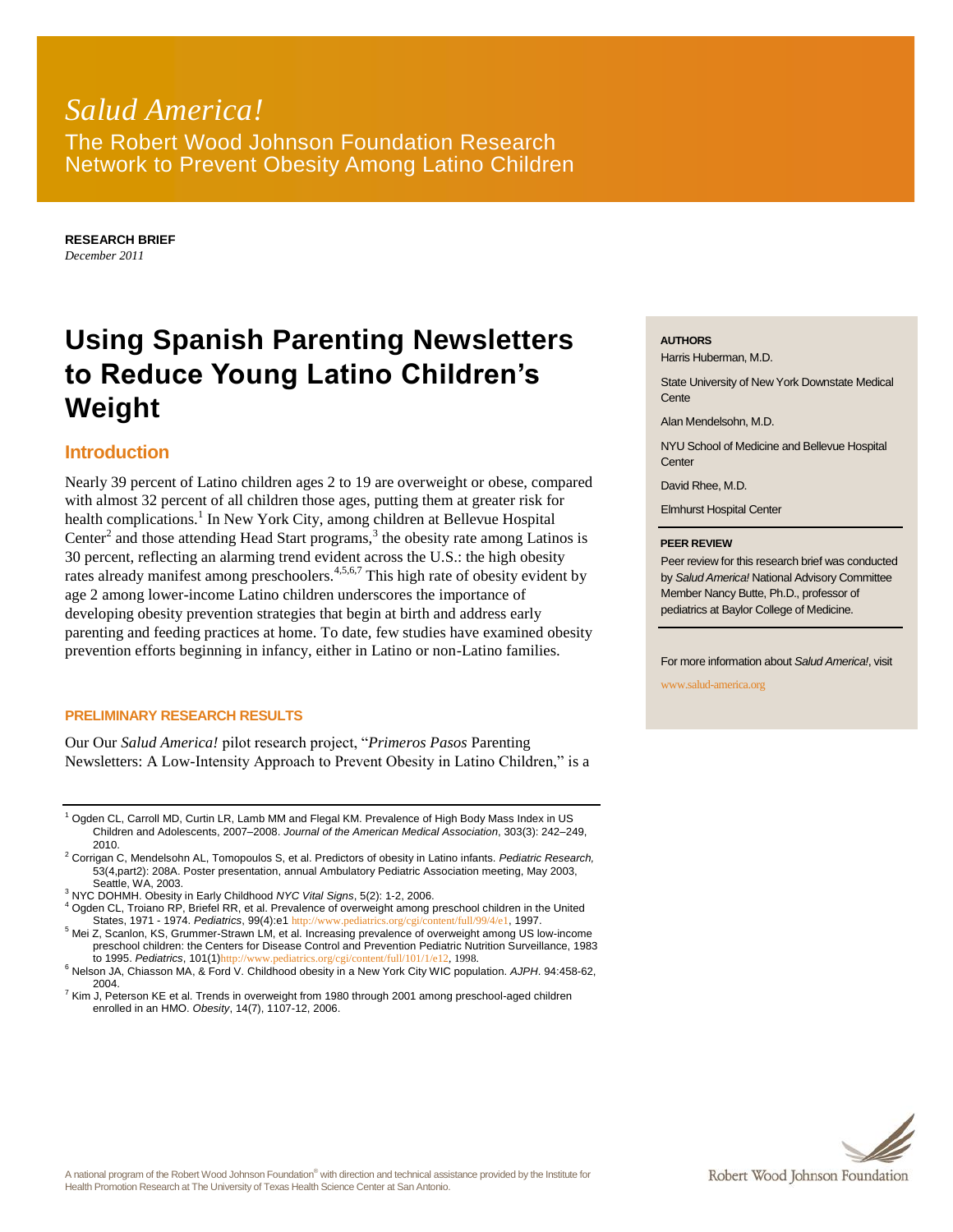low-cost parenting intervention to reduce rates of overweight and obesity in Latino children during the first three years of life. The intervention is built around a series of age-paced parenting newsletters called *Primeros Pasos* in Spanish or *Building Blocks*  in English (PP/BB)*,* which are mailed monthly to families beginning at the birth of a child through age 3. The front page of each newsletter features an activity for the parent to try out with the child to encourage positive interactions around play and communication (toys, books, balls and other materials corresponding to the suggested activity accompany newsletters by mail). Newsletters also address obesity prevention with explicit messages about parent-child feeding interactions, general guidance on nutrition including breastfeeding, supplemental feedings, parenting, safety and discipline. The language and cultural content of newsletters, which are written at a 4<sup>th</sup> grade reading level, are tailored to the cultural origin of the Latino families served by the program.

Parents also receive periodic developmental surveys with added parenting questions based on the PP/BB newsletter messages, and quarterly telephone follow-up calls by a program staffer. The PP/BB approach is relationship-based—the family is made to feel that there is an individual who, as part of a public health or healthcare system, not only can help them access resources (e.g., make clinic appointments or arrange services), but knows them personally and cares about their child's progress. The operational cost of PP/BB is approximately \$150 per child per year.

In our randomized controlled trial, we compared rates of overweight and obesity among children who had either received the PP/BB intervention (225 children) or were in a control group (225 children). The children's growth was measured during pediatric primary care clinic visits at Bellevue Hospital Center. Term newborns were eligible and offered enrollment if they did not have significant medical complications or developmental risk factors, and were scheduled to receive primary care at the hospital's clinic. The control group received only routine primary care. Most families were Latino (90%) and primarily spoke Spanish (77%). The sample sizes of children who reached each age group and for whom clinic growth data were available are listed under each age group in the figure. Preliminary project results include:

- **The PP/BB intervention reduced overweight during the first years of life.**  Children who received the PP/BB intervention had significantly lower rates of overweight at 12 and 18 months of age (see figure below).
- **The PP/BB intervention was also associated with reduced rate of overweight through 3 years of age.** Although only a small sample size has reached age 36 months (69 controls, 65 PP/BB), preliminary results show a significantly lower rate of overweight among PP/BB children (29%) than among control children (46%). Obesity rates also were lower (15% vs. 22%), although the difference was not significant.